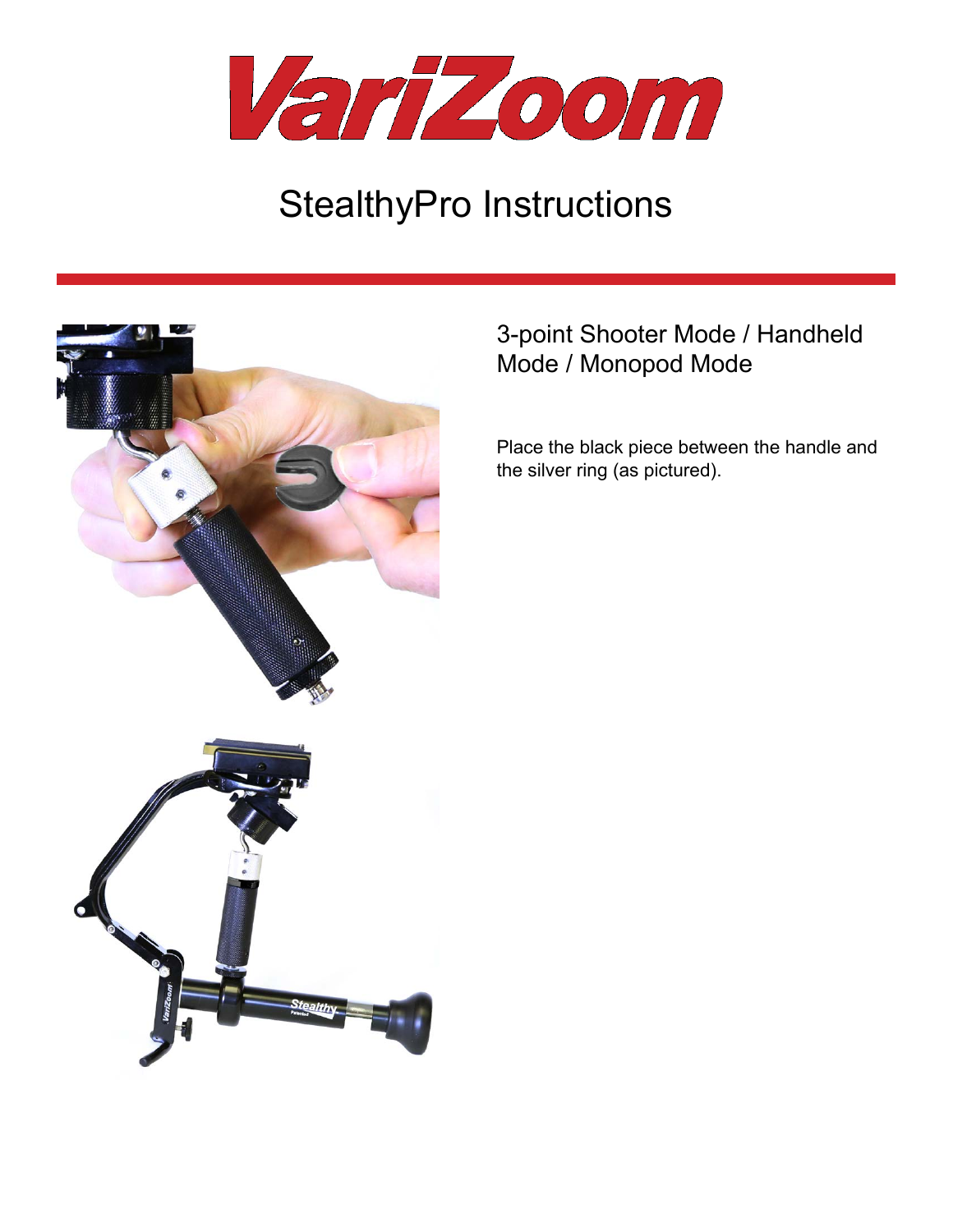

# Stabilizer Mode

In stabilizer mode, thread the handle up (arrow shown in picture). This way, the handle will clear the base of the StealthyPro. Then place the black piece below the handle. On earlier versions of the StealthyPro, the piece must be inserted with the depression facing upward (as shown). On newer versions of the StealthyPro, it must be inserted with the depression facing downward. In other words, insert the piece however it fits best.

For further instructions, see the Stealthy instruction manual below.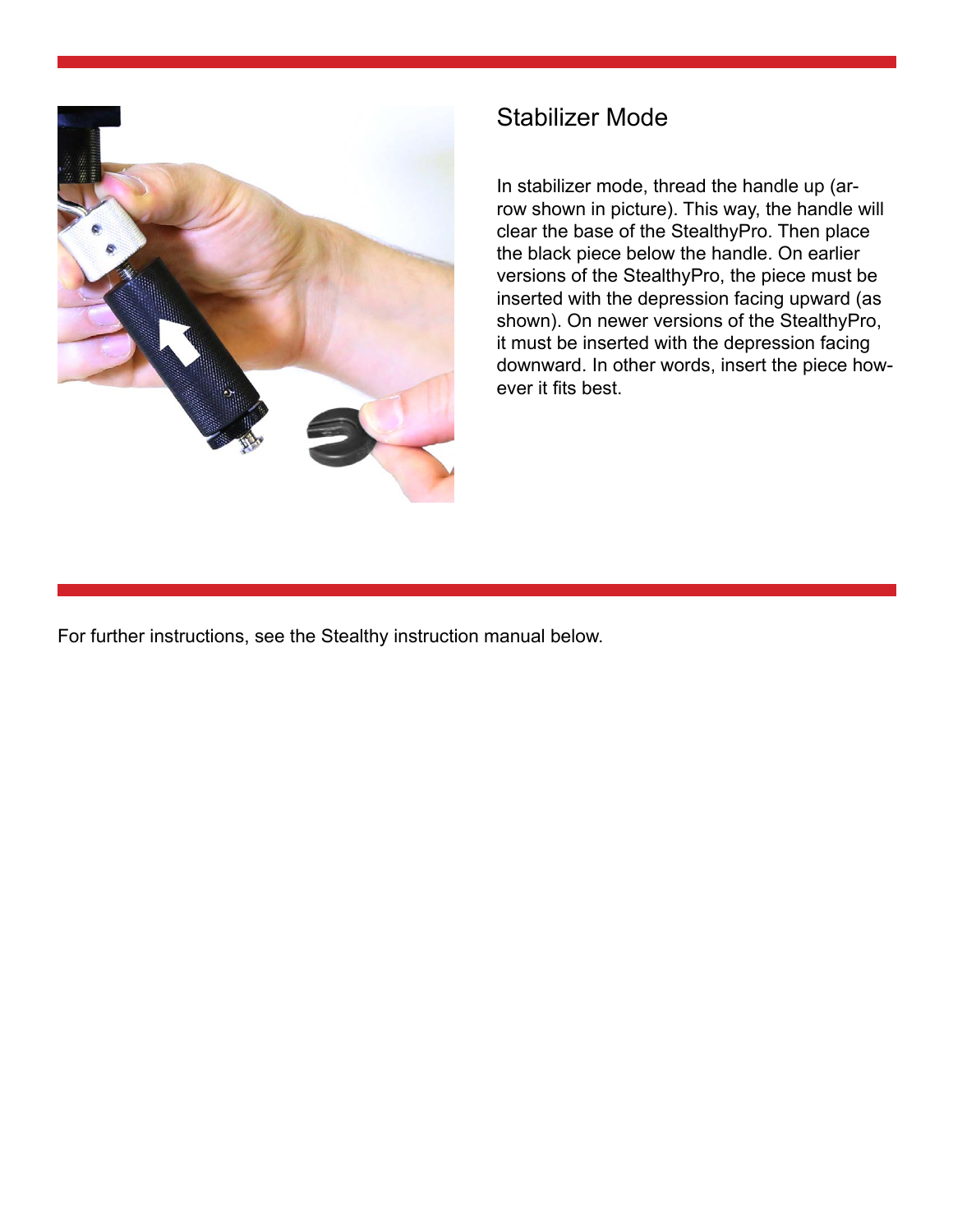#### 2013 Triple Award Winner!



Thank you for purchasing the VariZoom Stealthy.

The Stealthy is a unique piece of hardware that was engineered over a long period of time and will last a lifetime with proper use and care. The Stealthy has more handy useful modes than any other camera accessory. You now have in your possession a device that can hang from your hip with camera, be quickly drawn when needed in single handheld mode, in seconds can be changed to either a monopod or 3-point shooter or table top tripod or a gimbaled stabilizer.

Although it takes a few minutes, it is VERY important you familiarize yourself with adjustments in order to change from one mode to another. Once you do understand the adjustments you will be amazed, as will anyone watching you, when you transform your Stealthy from one useful mode to another.

The VariZoom Stealthy has won 3 prominent Awards including The 2013 "Black Diamond Award" TV Technologies 2013 "Superior Technology Award" as well as Videomaker's "Best Accessory" for 2013.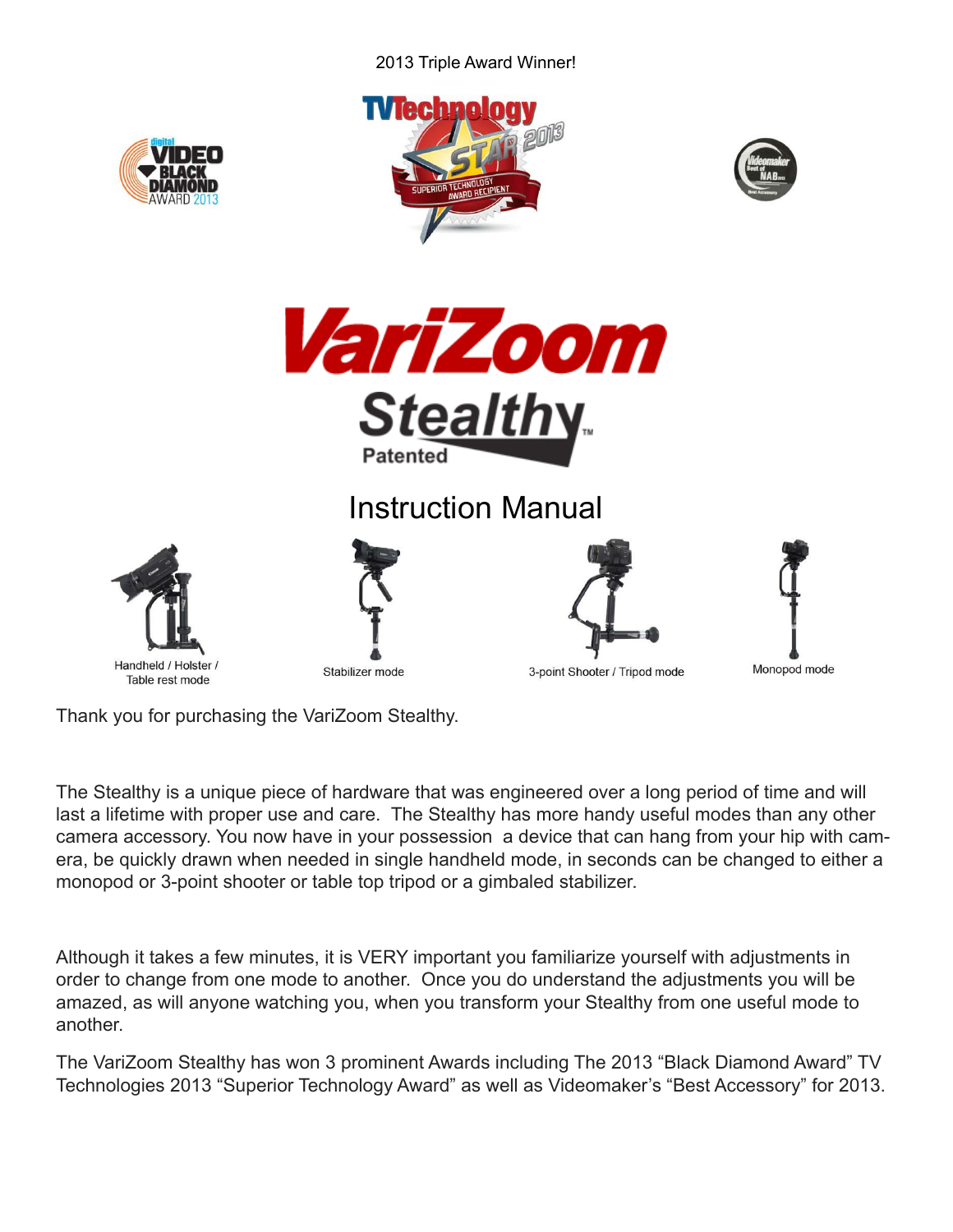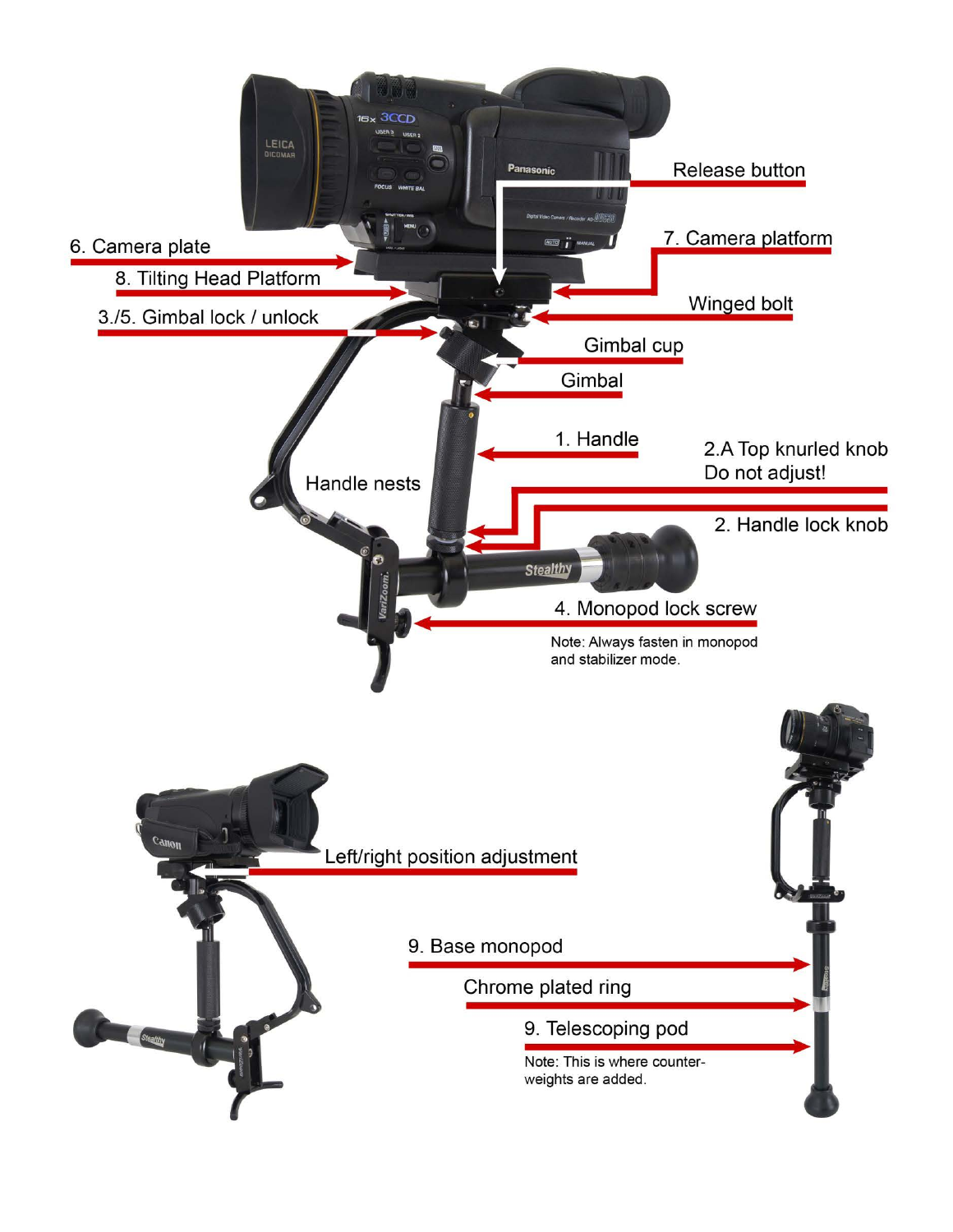# **Getting familiar with adjustments on Your Stealthy**

**1. Caution:** Always use fingers and thumbs to adjust. Never should you need to tighten with a hand grip. Finger strength only is required. Never turn the handle of stealthy when the bottom of handle is engaged with another part of Stealthy body. The handle is meant to turn freely but only when A. it is unattached at the bottom B. when the gimbal unlocked. C. When the Stealthy is in Stabilizer mode.

**2. Handle Lock Knob:** Notice at the bottom of black knurled handle there is two narrow knurled round knobs. Only the one closest to bottom of handle is meant to be turned by operator with thumb and index finger and should never be over tightened. This knurled knob is to capture the handle to the body of Stealthy when in monopod mode and when in 3-point shooter mode. (note when in either of these modes the gimbal at top of handle should never be unlocked!)

**2. A.** The second knob above is for factory adjustment and is thread locked as well it has a small set screw to keep it locked. Do not adjust.

**3. Gimbal lock:** The gimbal should remain locked at all times unless in stabilizer mode. Above the knurled handle is a wider knurled cup, the gimbal cup. The gimbal cup shields the gimbal and also has a small adjustment screw. There is a white label on the gimbal that should be directly aligned under gimbal lock screw when locking and or unlocking the gimbal. (unlocking gimbal will be covered under stabilizer mode)

**4. Monopod lock screw.** This screw must be tightened after unfolding the Stealthy device for monopod and or stabilizer mode. The monopod lock screw is found under the handle and in front of the monopod tube of the Stealthy. (Note this screw must be kept locked in when in monopod or Stabilizer mode. If not device could fold while using and cause injury or disrupt shot)

**5. Unlocking the gimbal lock:** This adjustment screw adjustment is a very important part that locks and unlocks the gimbal. You should keep the gimbal locked at all times except when using the stabilizer mode of Stealthy. The handle may have a little movement in all modes and that is normal. If ever handle feels too loose then check the gimbal lock screw and make sure that it is aligned with lock sticker below and that the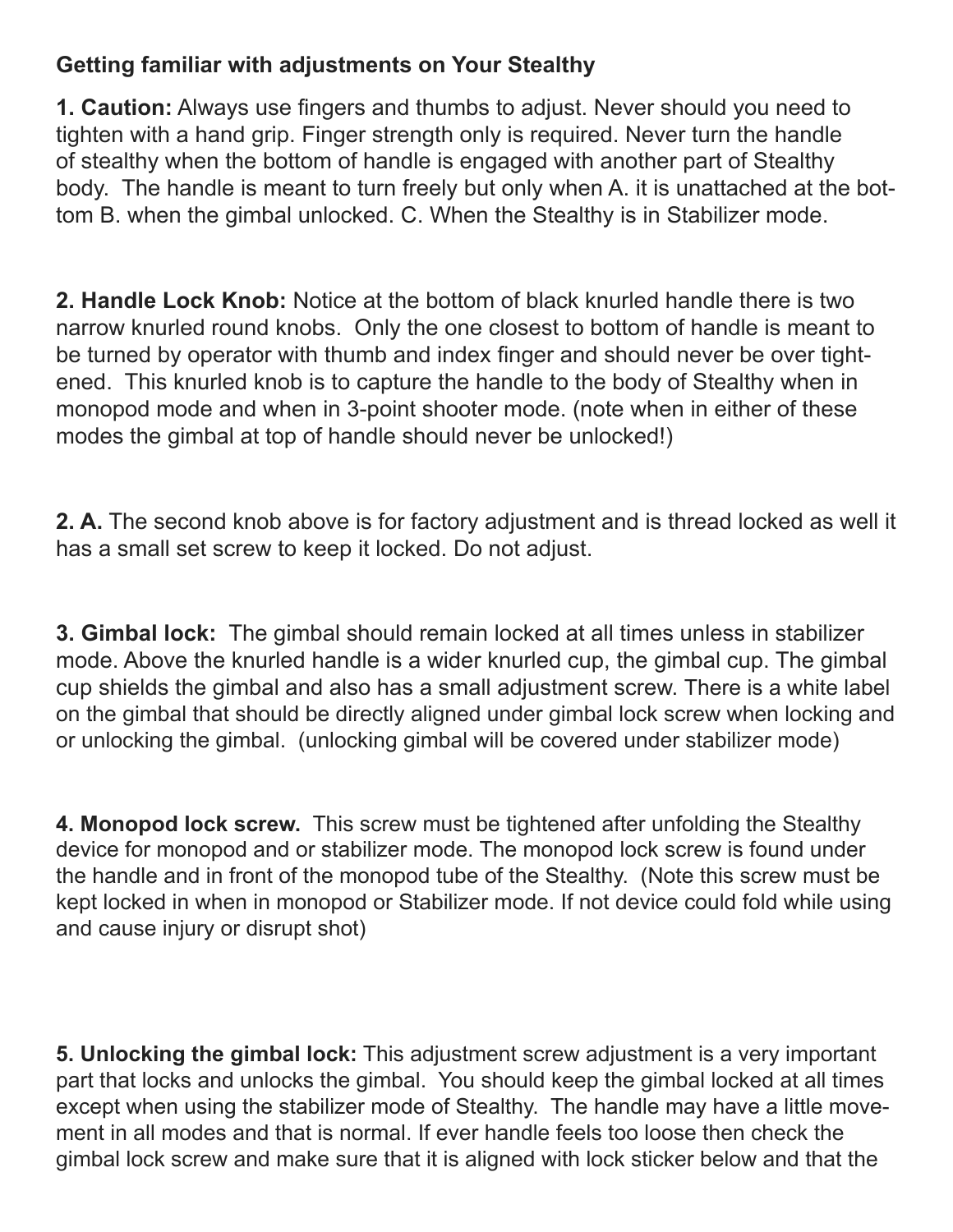screw is not loose.

(Note: You should never unlock the gimbal when the bottom of handle is engaged. If you do the handle will turn and can cause damage to device if operator continuously turns handle while engaged.)

**6. Camera plate:** The camera plate is slid into and removed from the captive receiving platform. The camera plate is very low profile and has a threaded bolt that is used for attaching to your camera. Simply use a coin to tighten bolt in to your camera to fasten the two together. The position of your camera on plate depends on your preference when using in the different modes.

**7. Camera platform:** That platform has two adjustments that affect the camera plate. One is a winged stainless steel bolt that is for tightening the plate in place the other is the release button on side that must be pushed to release plate once the winged bolt is loosened.

**8. Tilting Head Platform:** There are two adjustments on the platform one is for adjusting the right and left positioning of camera for camera balance (stabilization) the other is a cam lever for locking the position of the entire tilting platform assembly we refer to as the "head".

**9. Short Monopod:** In the monopod / stabilizer mode there is a telescoping pod that may be removed, loosened and or tightened by turning the base monopod to the right to tighten and to the left to loosen and or remove. If you were to remove the monopod you would see an expanding part that by friction catches the sides of outer tube to loosen and tighten. This monopod has several purposes including adjusting height in monopod mode adjust balancing weight in stabilizer mode and setting the distance of camera from operator in the 3-point shooter mode.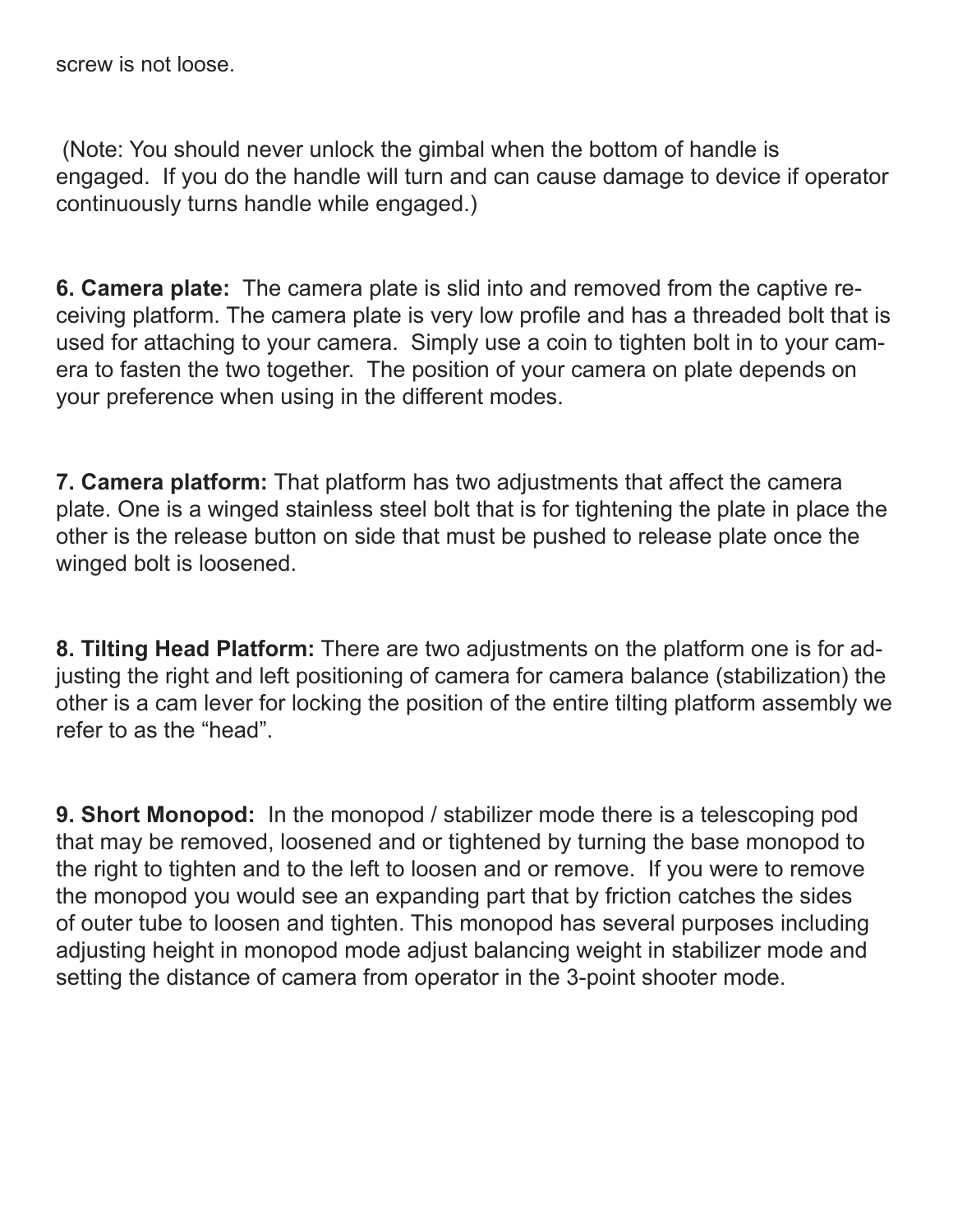### **Stealthy Modes:**

**10. Handheld mode / Holster mode / table rest mode:** (see diagrams) These modes are all basically the same configuration but used and applied differently. The Stealthy in this mode is folded up. On the monopod there is a chrome plated ring that should rest in half round arc of Stealthy main body. In this position the Stealthy may be A. Set on a table with camera attached where it rests on 3 points. B. Handheld mode Stealthy is in hand with hand clasping around both handle and monopod together so together they make one handle. C. Holding in "Handheld mode" operator may invert Stealthy turn sideways so camera is pointing behind back behind operator and gently set over hook through the hole located at the pointed tip of Stealthy.



**11. Monopod mode:** (see diagram) In this mode Stealthy is unfolded and #4. (Monopod lock screw) is fastened to secure in this position the top of handle is locked in place with the #3. (Gimbal lock) and the bottom of handle is fastened in to handle nest..

Next you will unlock the #8. (Tilting sub platform) pulling the lever out you will now have platform unlocked and will tilt platform and camera together up so it will be at a right angle to monopod.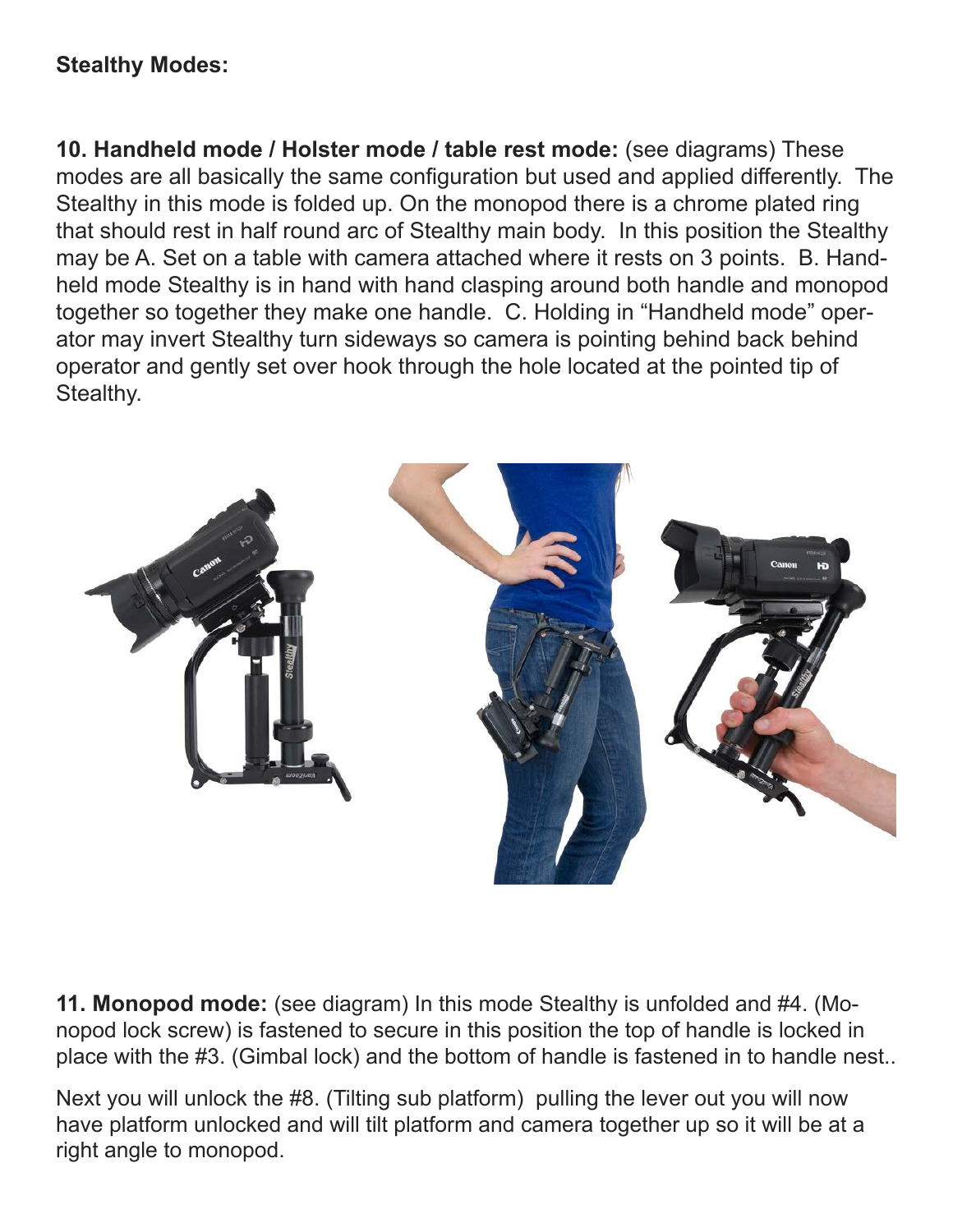You are now in monopod mode and may adjust the height of monopod by using the #9. (Short monopod) adjustment to raise and lower the height by adjusting telescoping tube.



**11. A. Long monopod accessory:** If you have the long monopod accessory you can add this long attachment by simply sticking the threaded end of long monopod accessory in to the hole at bottom of Stealthy short monopod until is it meets the threaded hole inside then you can turn clockwise until the long monopod is securely attached.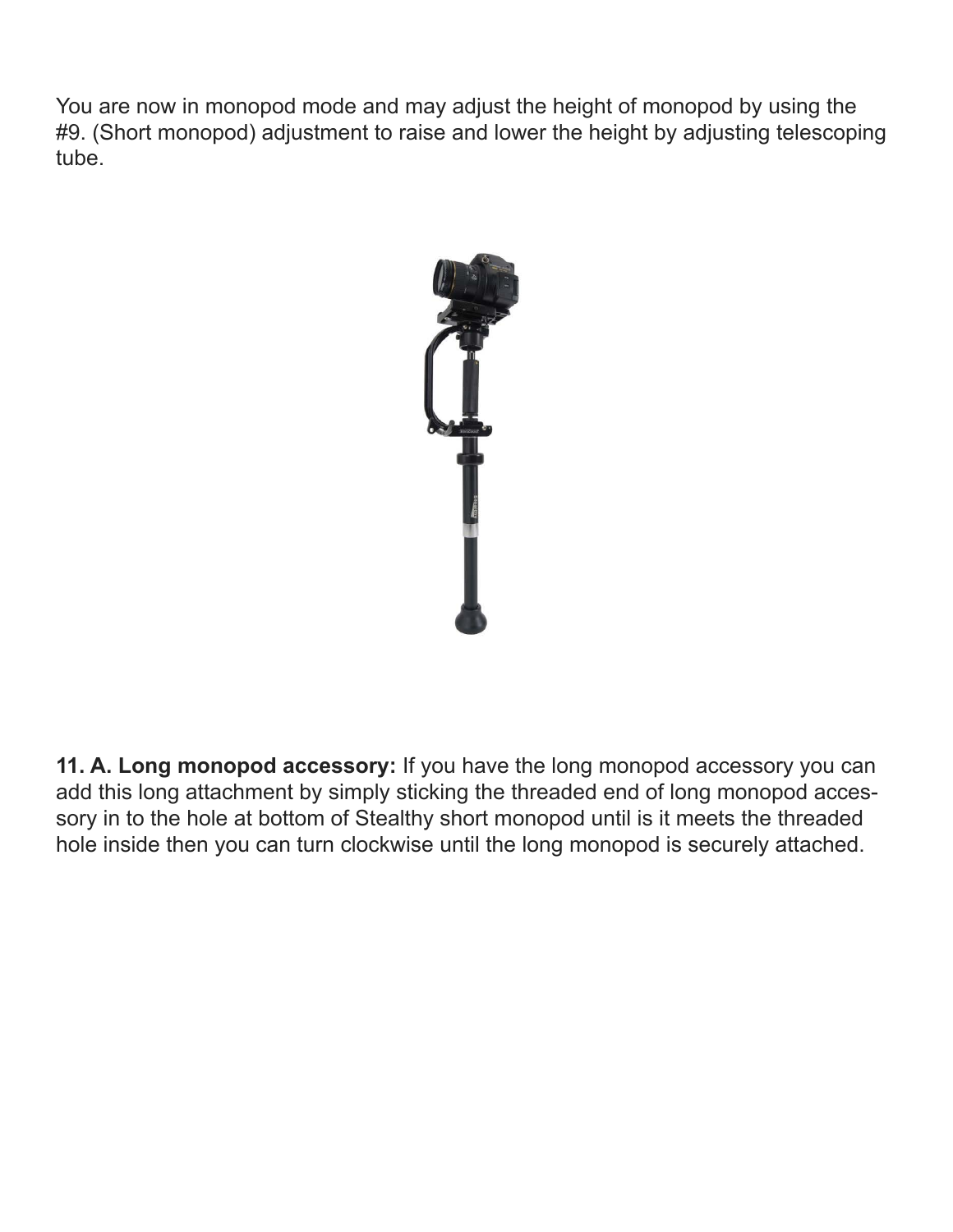

**12. 3-point Shooter / Tripod mode:** To adjust from monopod mode in to 3-point shooter mode you will need to do 3 things: A. #2. Handle Lock Knob is loosened with thumb and index finger while handle is held and base of monopod rests on lap of operator or a table type surface. Once it is loosened the handle will slide forward and away from handle nest. Next step

**B.** Hold handle of Stealthy and then go to #4. (monopod lock screw) and unscrew just enough that they are no longer fixed together and you can fold Stealthy. (note do not remove this screw it is designed to unthread but remain attached to folding part) now fold Stealth to the point where the bottom of handle will slide in and nest in to the ring found around short monopod. Once it is slid in pull handle away so there is no slack and then turn #2. handle lock knob downward until tight and handle has no slop. Handle is now secure for 3- point shooting. C. Once you are in this secured position you may use Stealthy as either a 3 point shooter or a table top tripod. But you will now need to go to #8. (Tilting Head Platform) adjustment. Now you will need to unlatch this lever and adjust the head all the way forward for 3-point shooter or somewhere in between for desired position for using as a tripod.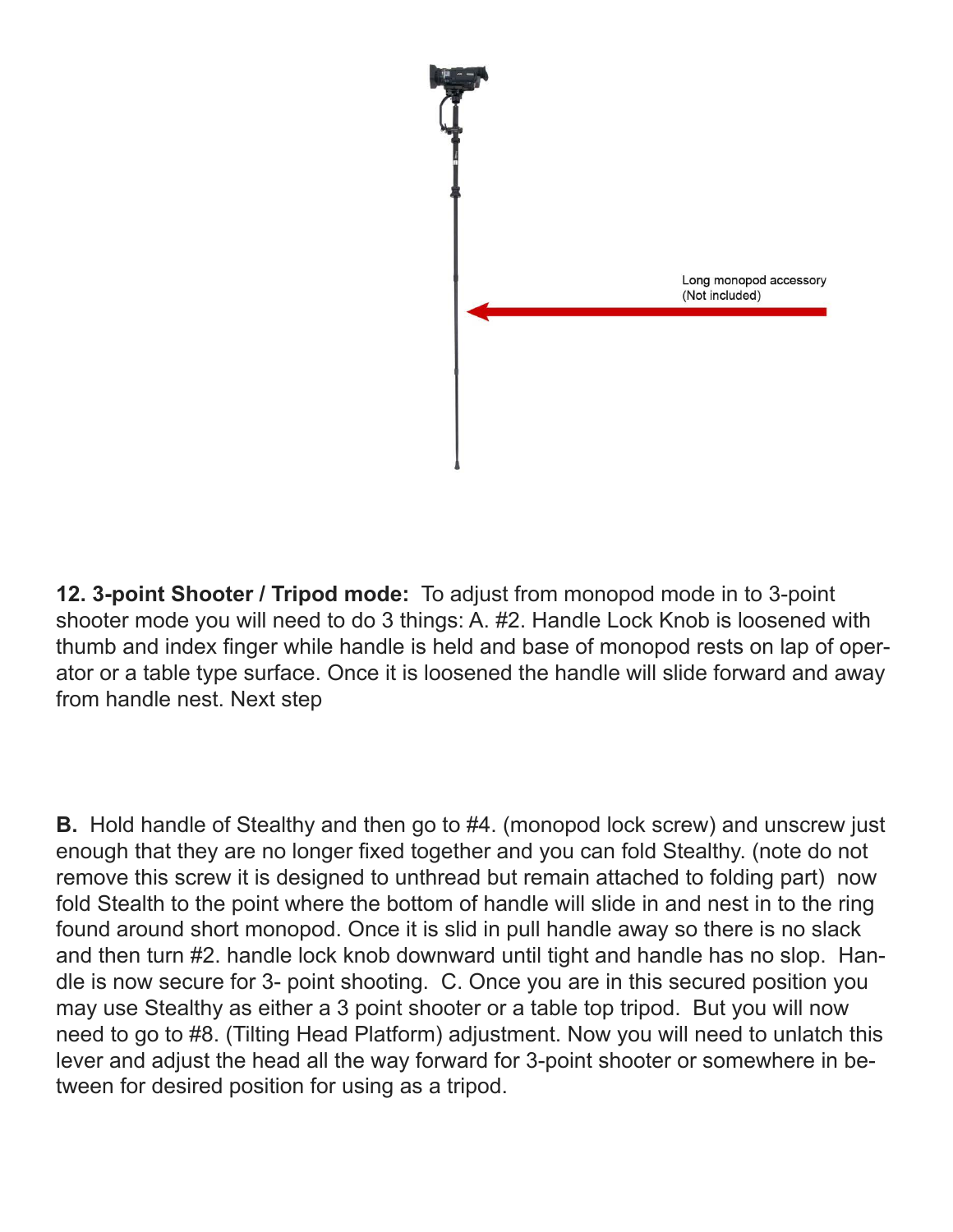

**13. Stabilizer mode:** This mode is the toughest to describe and best demonstrated by video which can be found online at www.Stealthy.TV or at www.VariZoom.com/ **Stealthy.**